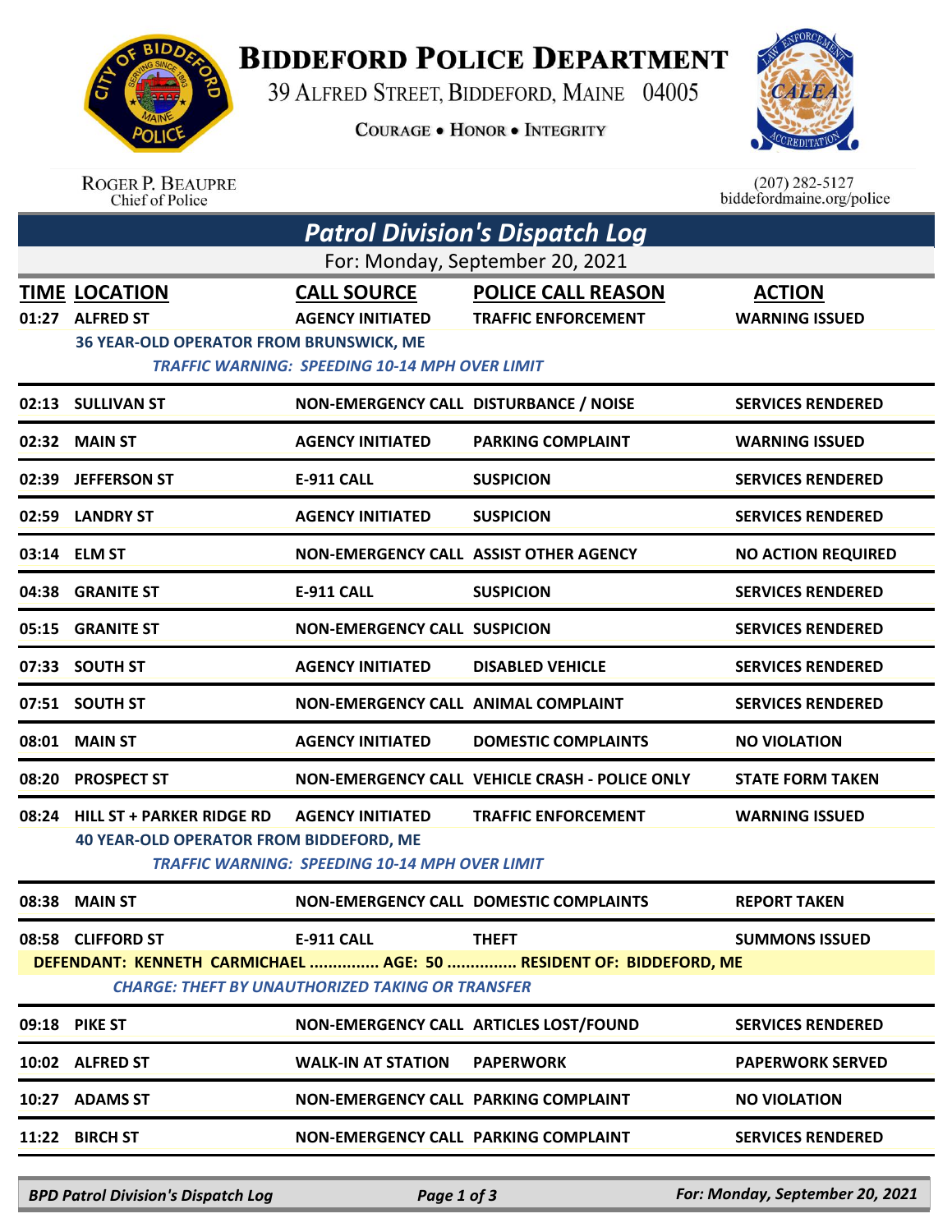|                                                                                                           | <b>TIME LOCATION</b><br><b>12:08 PIKE ST</b> | <b>CALL SOURCE</b><br><b>OTHER</b>       | <b>POLICE CALL REASON</b><br><b>PAPERWORK</b>                        | <b>ACTION</b><br><b>SERVICES RENDERED</b> |  |  |  |
|-----------------------------------------------------------------------------------------------------------|----------------------------------------------|------------------------------------------|----------------------------------------------------------------------|-------------------------------------------|--|--|--|
|                                                                                                           | 12:17 ALFRED ST                              | <b>NON-EMERGENCY CALL ASSIST CITIZEN</b> |                                                                      | <b>SERVICES RENDERED</b>                  |  |  |  |
|                                                                                                           | 13:04 ALFRED ST                              | <b>NON-EMERGENCY CALL SUSPICION</b>      |                                                                      | <b>SERVICES RENDERED</b>                  |  |  |  |
|                                                                                                           | 13:06 ALFRED ST                              | <b>AGENCY INITIATED</b>                  | <b>PRO-ACTIVE DV RESPONSE TEAM</b>                                   | <b>NEGATIVE CONTACT</b>                   |  |  |  |
|                                                                                                           | 14:03 ALFRED ST                              | <b>AGENCY INITIATED</b>                  | <b>OUT FOR FOLLOW UP</b>                                             | <b>SERVICES RENDERED</b>                  |  |  |  |
|                                                                                                           | 14:09 ALFRED ST                              | <b>AGENCY INITIATED</b>                  | <b>COMMUNITY ENGAGEMENT</b>                                          | <b>SERVICES RENDERED</b>                  |  |  |  |
|                                                                                                           | 14:10 MAPLEWOOD AVE                          | <b>NON-EMERGENCY CALL HARASSMENT</b>     |                                                                      | <b>REPORT TAKEN</b>                       |  |  |  |
|                                                                                                           | 14:15 MORIN ST                               | NON-EMERGENCY CALL TRESPASSING           |                                                                      | <b>FIELD INTERVIEW</b>                    |  |  |  |
|                                                                                                           | 14:19 ALFRED ST                              | <b>AGENCY INITIATED</b>                  | <b>COMMUNITY ENGAGEMENT</b>                                          | <b>NO VIOLATION</b>                       |  |  |  |
|                                                                                                           | 14:19 ALFRED ST                              | <b>AGENCY INITIATED</b>                  | <b>COMMUNITY ENGAGEMENT</b>                                          | <b>NO VIOLATION</b>                       |  |  |  |
|                                                                                                           | 14:28 MAIN ST                                | <b>AGENCY INITIATED</b>                  | <b>LIQUOR LAW VIOLATION</b>                                          | <b>NO VIOLATION</b>                       |  |  |  |
|                                                                                                           | 14:34 POMERLEAU ST                           | NON-EMERGENCY CALL WARRANT ARREST        |                                                                      | <b>ARREST(S) MADE</b>                     |  |  |  |
|                                                                                                           | <b>CHARGE: WARRANT ARREST</b>                |                                          | DEFENDANT: BOBBI JEANNE BOUTHOT  AGE: 31  RESIDENT OF: BIDDEFORD, ME |                                           |  |  |  |
|                                                                                                           | 15:13 MAIN ST                                | <b>AGENCY INITIATED</b>                  | SEX OFFENDER COMPLIANCE CHECK NEGATIVE CONTACT                       |                                           |  |  |  |
|                                                                                                           | 15:19 ELM ST                                 | <b>AGENCY INITIATED</b>                  | <b>OUT FOR FOLLOW UP</b>                                             | <b>SERVICES RENDERED</b>                  |  |  |  |
|                                                                                                           | <b>15:19 MAIN ST</b>                         | <b>NON-EMERGENCY CALL CHECK WELFARE</b>  |                                                                      | <b>SERVICES RENDERED</b>                  |  |  |  |
|                                                                                                           | 15:19 HILLSIDE AVE                           | NON-EMERGENCY CALL PARKING COMPLAINT     |                                                                      | <b>NO VIOLATION</b>                       |  |  |  |
|                                                                                                           | 15:21 UNION ST                               | <b>AGENCY INITIATED</b>                  | SEX OFFENDER COMPLIANCE CHECK NEGATIVE CONTACT                       |                                           |  |  |  |
|                                                                                                           | 15:27 FOSS ST                                | <b>AGENCY INITIATED</b>                  | SEX OFFENDER COMPLIANCE CHECK NO VIOLATION                           |                                           |  |  |  |
|                                                                                                           | 15:32 FOSS ST                                | <b>AGENCY INITIATED</b>                  | SEX OFFENDER COMPLIANCE CHECK NO VIOLATION                           |                                           |  |  |  |
|                                                                                                           | 15:35 MT VERNON ST                           | <b>AGENCY INITIATED</b>                  | SEX OFFENDER COMPLIANCE CHECK NEGATIVE CONTACT                       |                                           |  |  |  |
|                                                                                                           | 15:35 ALFRED ST                              | <b>NON-EMERGENCY CALL ALL OTHER</b>      |                                                                      | <b>SERVICES RENDERED</b>                  |  |  |  |
|                                                                                                           | 15:39 OAK PL                                 | <b>NON-EMERGENCY CALL SUSPICION</b>      |                                                                      | <b>SERVICES RENDERED</b>                  |  |  |  |
|                                                                                                           | 15:40 WEST CUTTS ST                          | <b>NON-EMERGENCY CALL THEFT</b>          |                                                                      | <b>REPORT TAKEN</b>                       |  |  |  |
|                                                                                                           | 15:48 ELM ST                                 | <b>AGENCY INITIATED</b>                  | SEX OFFENDER COMPLIANCE CHECK NO VIOLATION                           |                                           |  |  |  |
|                                                                                                           | <b>16:07 FALL ST</b>                         | <b>AGENCY INITIATED</b>                  | <b>PRO-ACTIVE DV RESPONSE TEAM</b>                                   | <b>REPORT TAKEN</b>                       |  |  |  |
|                                                                                                           | 16:13 MAY ST + ALFRED ST                     | NON-EMERGENCY CALL WARRANT ARREST        |                                                                      | <b>ARREST(S) MADE</b>                     |  |  |  |
| DEFENDANT: SAMANTHA ELIZABETH OAKES  AGE: 26  RESIDENT OF: BIDDEFORD, ME<br><b>CHARGE: WARRANT ARREST</b> |                                              |                                          |                                                                      |                                           |  |  |  |
|                                                                                                           |                                              |                                          | NON-EMERGENCY CALL FRAUD / SCAM                                      | <b>SERVICES RENDERED</b>                  |  |  |  |